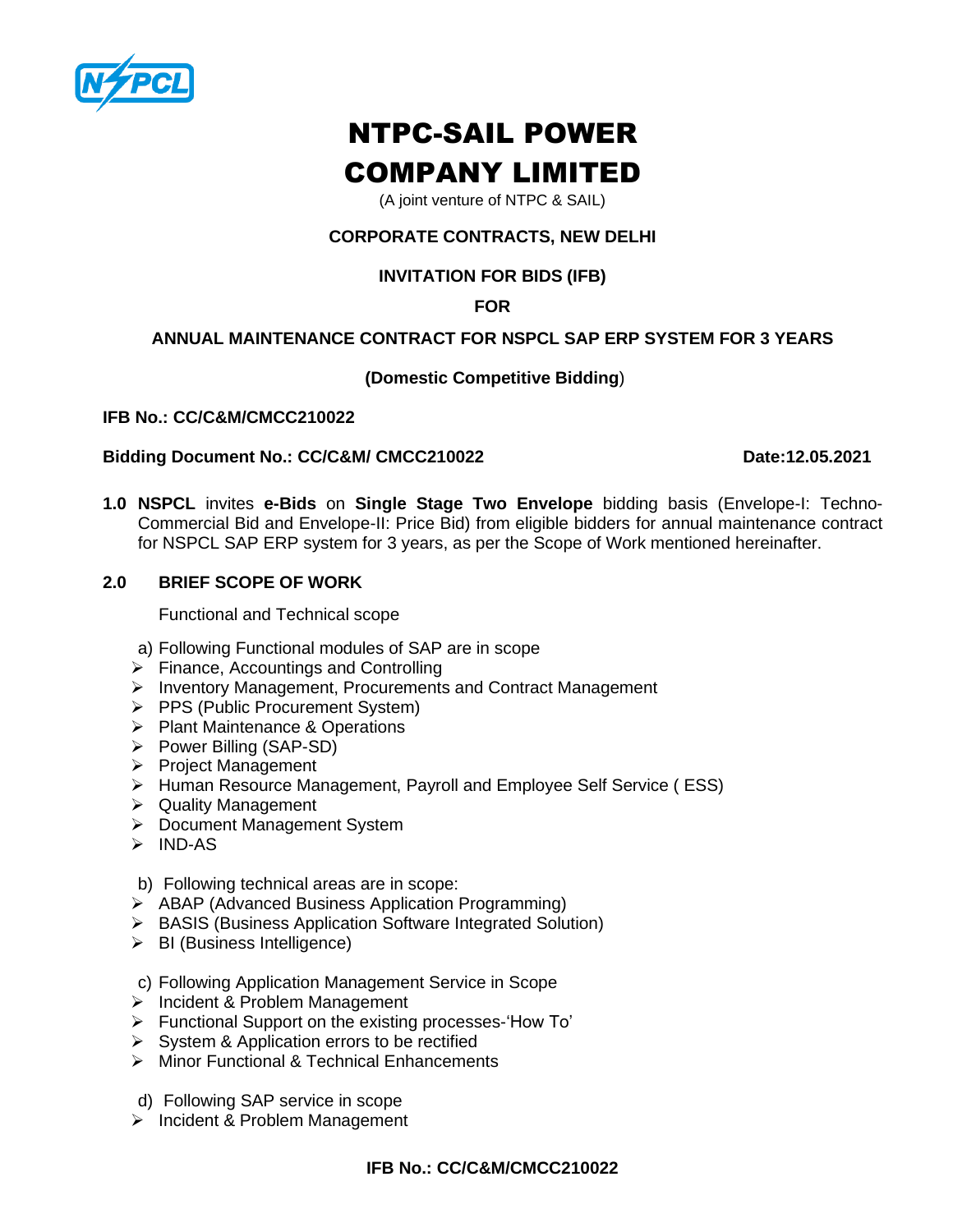

- $\triangleright$  ABAP development support for incidents & Change requests.
- ➢ Change Management
- ➢ Release Management
- ➢ Configuration Management
- ➢ SAP product upgrades, updates, fixes, upgrade scripts & patches of software & tools – technical support for installation.
- ➢ Update System documentation based on enhancements and Change Requests
- $\triangleright$  Project Management for the support activities
- ➢ Working Hour Support
- ➢ On Call Support for Weekends and Holiday for Priority 1 issues in SLA
- e) Refresher training
- f) Roll out at new locations
- **3.0** NSPCL intends to finance the subject Package through External Commercial Borrowings / Own Resources.
- **4.0** Detailed scope of work, specifications and terms & conditions are given in the Bidding Documents which are available for examination and sale at the address given below and may be downloaded as per the following schedule:

| <b>Bidding Document No</b>                                                          | <b>CC/C&amp;M/CMCC210022</b>                                                  |
|-------------------------------------------------------------------------------------|-------------------------------------------------------------------------------|
| <b>Bid Documents Sale Dates &amp; Timings</b>                                       | From 12.05.2021 to 19.05.2021<br>up to 17:00 hrs                              |
| Last Date of receipt of queries from<br>Bidders (if any)                            | 26.05.2021                                                                    |
| Date of clarification by NSPCL                                                      | 02.06.2021                                                                    |
| Bid Receipt Date & Time comprising of<br><b>Techno-Commercial Bid and Price Bid</b> | 09.06.2021 up to 15:00 hrs. (IST)                                             |
| <b>Bid Opening Date &amp; Time for Envelope -1</b><br>(Techno-Commercial) Bid.      | 09.06.2021 at 15:30 hrs (IST)                                                 |
| Date & Time of opening of Price Bid                                                 | To be intimated separately by NSPCL                                           |
| <b>Cost of Bidding Document</b>                                                     | *Rs 3,983/- (Rupees Three Thousand Nine<br>Hundred Eighty Three only) per set |
| Rs *3375.00+GST@18%=3983/-                                                          |                                                                               |

**5.0** All bids must be accompanied by "Bid Security Declaration" in lieu of Bid Security in the form as stipulated in the Bidding Documents.

*Any Bid not accompanied by an acceptable "Bid Security Declaration" in a separate sealed envelope shall be rejected by the Employer as being non-responsive and shall not be opened* **.**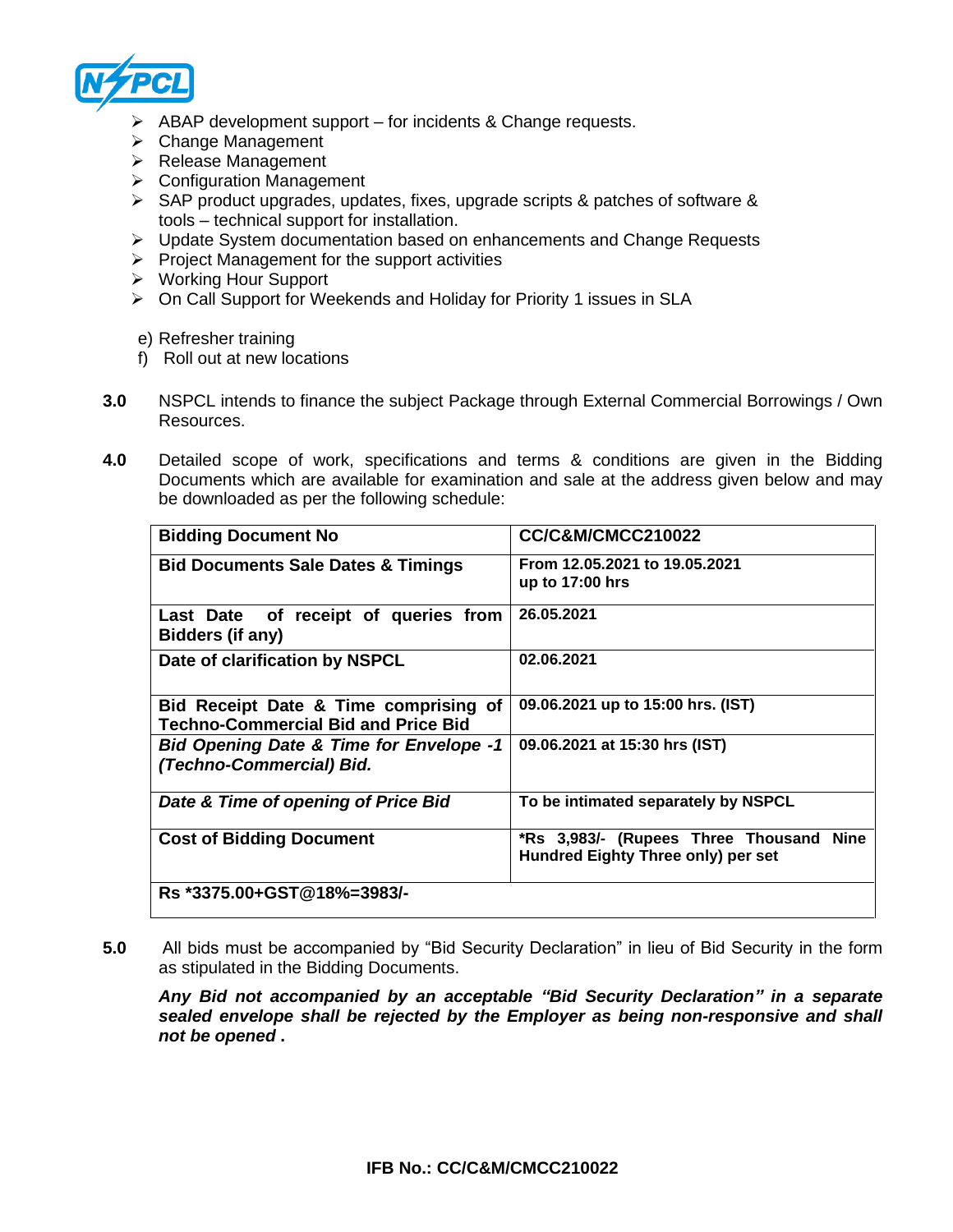

# **6.0 QUALIFYING REQUIREMENTS**

In addition to the requirements stipulated under section Instruction to bidder (ITB), the bidder should also meet the qualifying requirements stipulated hereunder in **clauses 6.1.1 and 6.1.2 and clause 6.2.0 mentioned below:**

## 6.1.0 **Technical Criteria**

- 6.1.1 The bidder should be "an authorized dealer/partner/subsidiary/service provider" of "SAP ERP system implement/maintenance" as on the date of techno-commercial bid opening.
- 6.1.2 The bidder should have experience of having successfully executed similar work (defined in Note below) at any industrial organisation/utility during preceding seven years as on the date of techno-commercial bid opening as per the following criteria.
	- a) One (1) similar work costing not less than an amount of Rs. 196.67 lakhs

OR

- b) Two (2) similar works each costing not less than an amount of Rs. 122.92 lakhs each OR
- c) Three (3) similar works each costing not less than an amount of Rs. 98.33 lakhs each

# **Note for Clause 6.1.0 :**

- 1. Documentary evidence like executed PO Copies, proof of execution of order, Copies of MB(bills/receipts) etc shall be submitted by bidder.
- 2. In case of composite contracts, the bidder has to give the breakup of composite PO value.
- 3. Bidder must submit NSIC/SSI/MSE Registration certificate if applicable.
- 4. The word "executed" means that the bidder should have achieved the progress specified in the QR even if the total contract is not completed/closed. The same shall be supported by documentary evidence issued by the owner.
- 5. Similar works means-"Supply, Installation, Commissioning and Maintenance of SAP ERP".

# **6.2.0 Financial Criteria of Bidder:**

- 6.2.1 The average annual turnover of the bidder in the preceding three (3) financial years as on date of bid opening shall not be less than **Rs 245.83 Lakhs (Rupees Two Crore Forty-Five Lakh and Eighty-Three Thousand Only).**
- 6.2.2 Net worth requirement to be specified as not being less than 100% of the Bidder's paid up share capital as on the last day of the preceding financial year. In case the Bidder meets the requirement of Net worth based on the strength of its Subsidiary(ies) and/or Holding Company and/or Subsidiaries of the Holding Companies wherever applicable, the Net worth of the Bidders and its Subsidiary(ies) and/or Holding Company, in combined manner should not be less than100% of their total paid up share capital. However, individually, their Net worth should not be less than 75% of respective paid-up share capitals. For Consortiums/joint Ventures, wherever applicable, the Net worth of all consortium/Joint Venture members in combined manner should not be less than 100% of their paid-up share capital. However individually their Net worth should not be less than 75% of their respective paid-up share capital.

Net worth in combined manner shall be calculated as follows: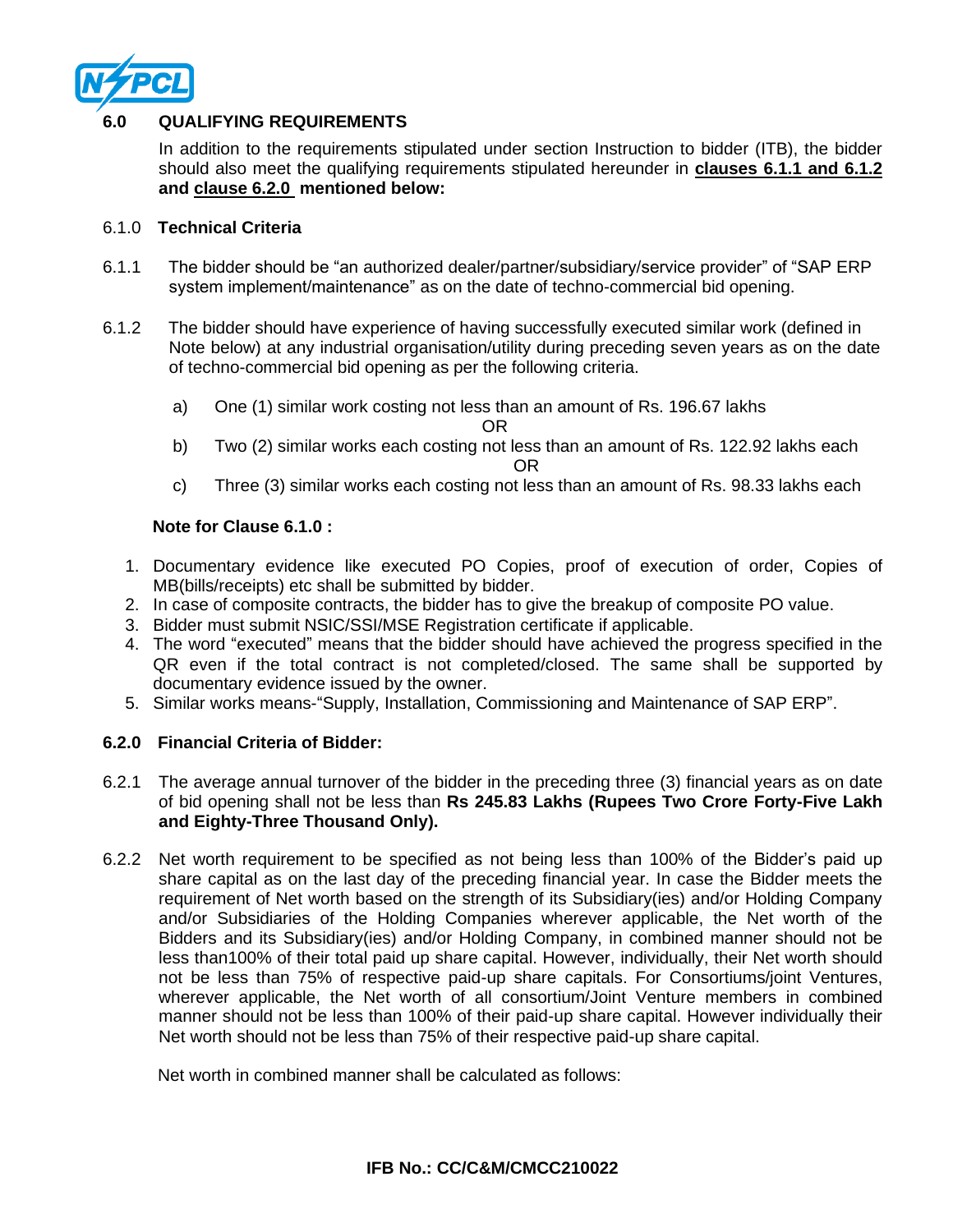

Net worth (combined) =  $(X1+ X2+X3) / (Y1+Y2+Y3) X 100$  where X1, X2, X3 are individual Net worth which should not be less than 75% of the respective paid up share capitals and Y1,Y2,Y3 are individual paid up share capitals.

- 6.2.3 In case a bidder does not satisfy the financial criteria, stipulated at clause 6.2.2 above on its own, its Holding Company would be required to meet the stipulated turnover requirements at clause 6.2.2 above, provided that the Net Worth of such Holding Company as on the last day of the preceding financial year is at least equal to or more than the paid-up share capital of the Holding Company. In such an event, the bidder would be required to furnish along with its Techno-Commercial Bid, a Letter of Undertaking from the Holding Company, supported by the Holding Company's Board Resolution, as per the format enclosed in the bid documents, pledging unconditional and irrevocable financial support for the execution of the Contract by the bidder in case of award.
- 6.2.4 In case bidder is not able to furnish its audited financial statements on standalone entity basis, the un-audited unconsolidated financial statements of the bidder can be considered acceptable provided the bidder furnishes the following further documents on substantiation of its qualification:
	- 1. Copies of the un-audited unconsolidated financial statements of the Bidder along with copies of the audited consolidated financial statements of its Holding Company.
	- 2. A Certificate from the CEO/CFO of the Holding Company, as per the format enclosed in the bidding documents, stating that the un-audited unconsolidated financial statements form part of the consolidated Annual Report of the company.
- 6.2.5 In case where audited results for the last financial year as on the date of Techno Commercial bid opening are not available, the financial results certified by a practicing Chartered Accountant shall be considered acceptable. In case, Bidder is not able to submit the Certificate from a practicing Chartered Accountant certifying its financial parameters, the audited results of three consecutive financial years preceding the last financial year shall be considered for evaluating the financial parameters. Further, a Certificate would be required from the CEO/CFO as per the format enclosed in the bidding documents stating that the Financial results of the Company are under audit as on the date of Techno-commercial bid opening and the Certificate from the practicing Chartered Accountant certifying the financial parameters is not available.

#### **Notes for Clause 6.2.0:**

- i. Other income shall not be considered for arriving at annual turnover.
- ii. "Holding Company" and "Subsidiary" shall have the meaning ascribed to them as per Companies Act of the respective countries.
- **7.0** Notwithstanding anything stated above, the Employer reserves the right to assess the capabilities and capacity of the Bidder / his collaborators / associates / subsidiaries / group companies to perform the contract, should the circumstances warrant such assessment in the overall interest of the Employer.
- **8.0** NSPCL reserves the right to reject any or all Bid(s) or cancel/withdraw the Invitation for Bids without assigning any reason whatsoever and in such case no Bidder/intending Bidder shall have any claim arising out of such action.